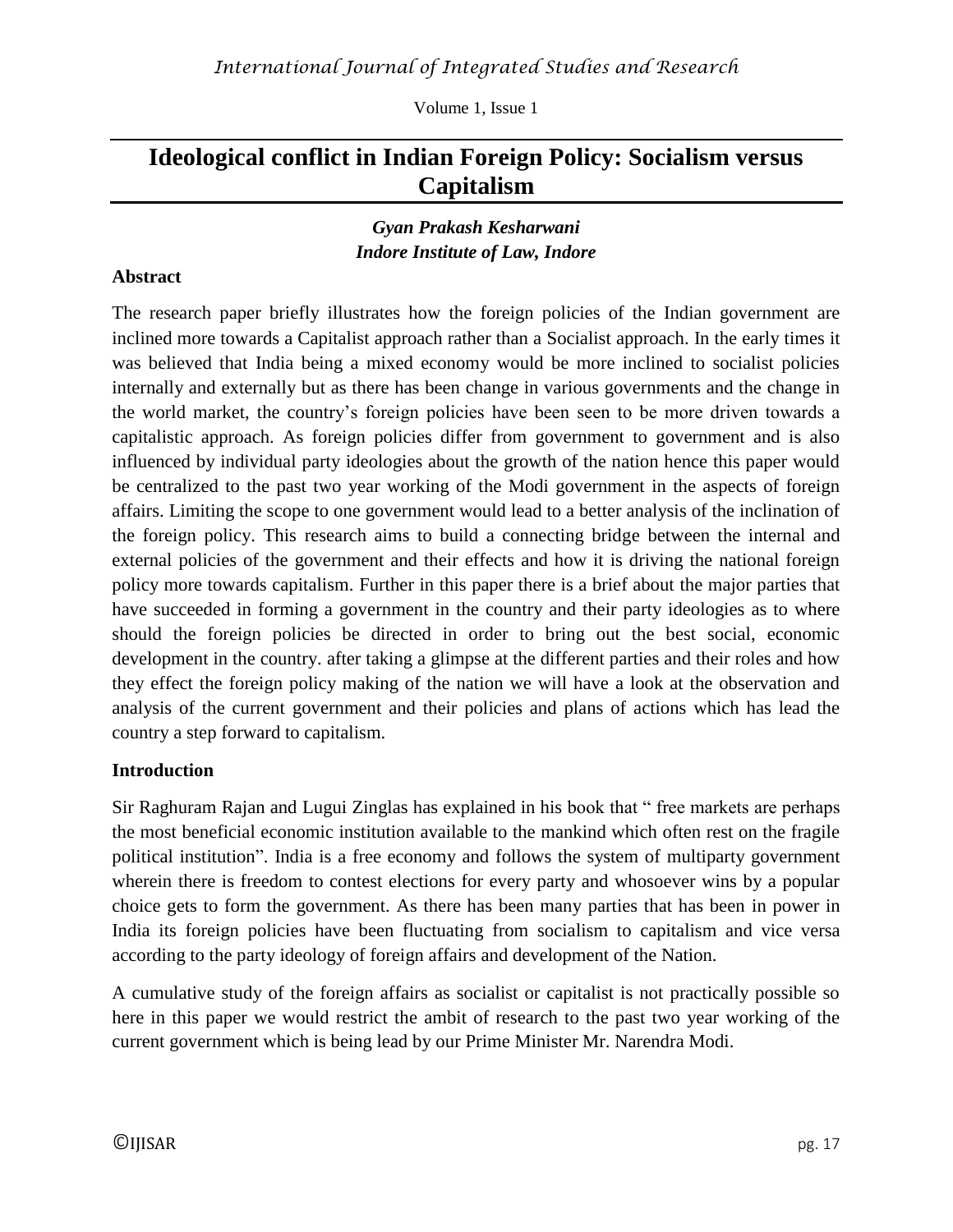Volume 1, Issue 1

#### **Idea of socialism and capitalism**

Socialism is the political idea that is based on the belief that all people are equal and that money and property should be equally divided. It is a social system which has a range of economic and social systems characterized by social ownership and workers self-management as the means of production. $<sup>1</sup>$ </sup>

Whereas, capitalism is the economic system in which businesses are run and owned for profit by individuals and not by the state. It is an economic system truly based on private ownership of the means of production and their operation for profit.<sup>2</sup>

### **The Indian Mixed Economy**

India follows a concept of mixed economy where elements of capitalist free market and controlled socialist markets are combined to form an ideal market condition for the survival of all. Taking a glance back at the Indian conditions of the pre- independence era, India was not in a state to become a complete caspitalist economy and did not have sufficient funds to declare itself as a socialist economy, though in the later years as the concept of liberlisation, Privatisation and Globalisation had crept in, it became more of a mixed economy.<sup>3</sup>

### **History of the Indian foreign policy**

The government of India maintained foreign relations even in the pre independence era, it has semi diplomatic relations with the other British settlements, in which missions were sent from one nation to the other. After gaining independence India had joined the commonwealth nations and began to make a move towards decolonialization by strongly supporting other nations in becoming independent.

During the cold war India adopted a foreign policy of alignment with any of the super bloc, however India developed close ties with the Soviet union and received extensive military support from it. As the cold war ended there were severe changes in the foreign policies of India along with all the nations of the world. The country now seeks to strengthen its foreign relations with the other nations like U.S.A, Japan, Israel, etc. India also forged close ties with the member states of the association of south-east Asian nations, the African Nations and the Arab league.<sup>4</sup>

India is a country that follows a multiparty political system, every political party has its own ideologies and opinions as to what is the best for the development of the nation and so the foreign policy of different governments that come through are driven towards a whole new aspect. Some think the growth of the nation is possible only if there is channelization of foreign

 $\overline{\phantom{a}}$ <sup>1</sup> Enrich forum 1961, Marx concept of Socialism,<http://www.marxists.org/archive/forum/works/1961/man/ch06.htm>

<sup>2</sup> Dictionary.cambridge.org,<http://www.google.co.in/amp/s/dictionary.cambridge.org/amp/english/capitalism>

<sup>&</sup>lt;sup>3</sup> India Brand Equity Foundation,<http://www.ibef.org/economy/indian-economy-overview>

 $4 \text{ A brief history of the Indian Foreign policy} - \text{Gateway house}, \text{http://www.gatewayhouse.in.}$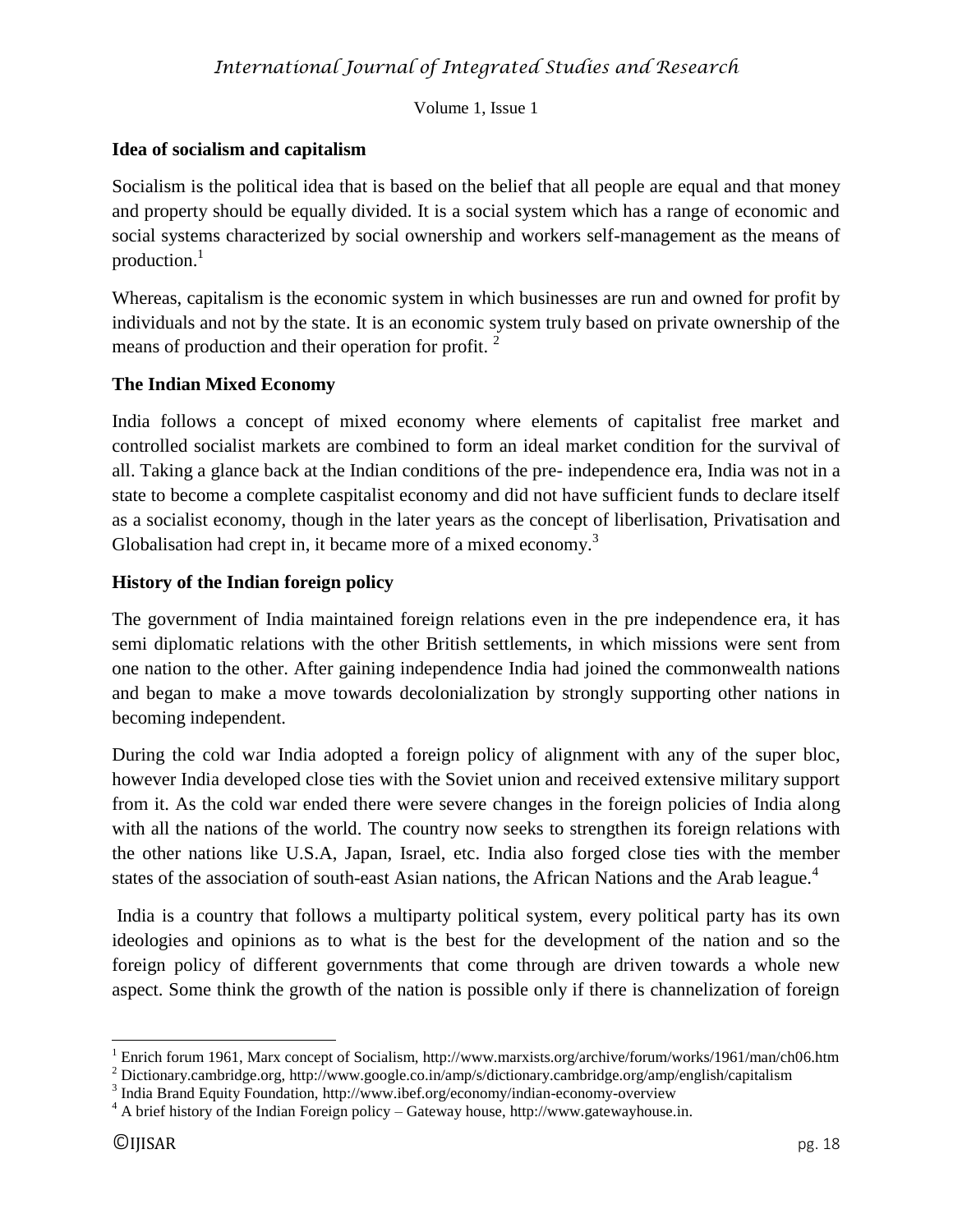# *International Journal of Integrated Studies and Research*

#### Volume 1, Issue 1

aid towards socialist activities in the nation via investing in the public sector, whereas according to some other political party it may involve rigorous growth in the capitalist industries.

The first party that lead India after independence was the Indian national congress which introduced the concept of foreign relations and its importance for the welfare of a country like India. The foreign policy position of the congresses party has been a long and evolutionary process, it is not a result of any reactionary process. Congress party's foreign policy was formulated during the pre independence period.

The leaders like Mahatma Gandhi and Jawaharlal Nehru were the ones who brought in the tenents of foreign policy in India for shaping the world view of the nation. The non alignment movement was the first foreign diplomacy performed by India, the party also believed that to have good foreign affairs the party should get a seat in the UN. After initial foreign affairs management of the Indian national congress, the Bhartiya Janta party came into role. The Bhartiya Janta party is the evolved version of Bhartiya Janta Sangh whose opinion of the foreign policy was guided by the self-interest of the nation. The Bhartiya Janta party gave primer importance to national security by the way of giving realization.<sup>5</sup>

#### **The Indian foreign policy**

India's foreign policy is fundamentally based on the principles of peaceful coexistence, friendship and cooperation among all the countries of the world irrespective of their political systems. The foreign policy of India is made to promote international peace, security and maintaining friendly relationships with all the nations of the world.

The ideological conflict between socialism and capitalism in the Indian foreign policy has been in question of thought since ages. Every political party has its own ideology or opinion about the development and growth of the nation. One political party may be of the opinion that development of the small scale industries may result in efficient working or development of the nation while the other may think that the development of huge economic firms may result in better development of the country. herein as we are looking towards the inclination of the foreign policy of the nation towards sorcialism or capitalism we would be considereing the past three years of the ruling government. All the policies made oin the field of foreign affairs by the Indian Prime Minister Narendra Modi are basically capitalism driven and which is going to be discusses in this paper as below;

#### **The foreign direct investment push**

While the overall trade performance has been weak, Modi's government has pushed for increase in FDI as a remedy to all India's macro economic woes. With an objective to increasethis form of investment, the mak in India programme launched in September 2014, has resulted in a

 $\overline{\phantom{a}}$  $<sup>5</sup>$  Id, pg-42</sup>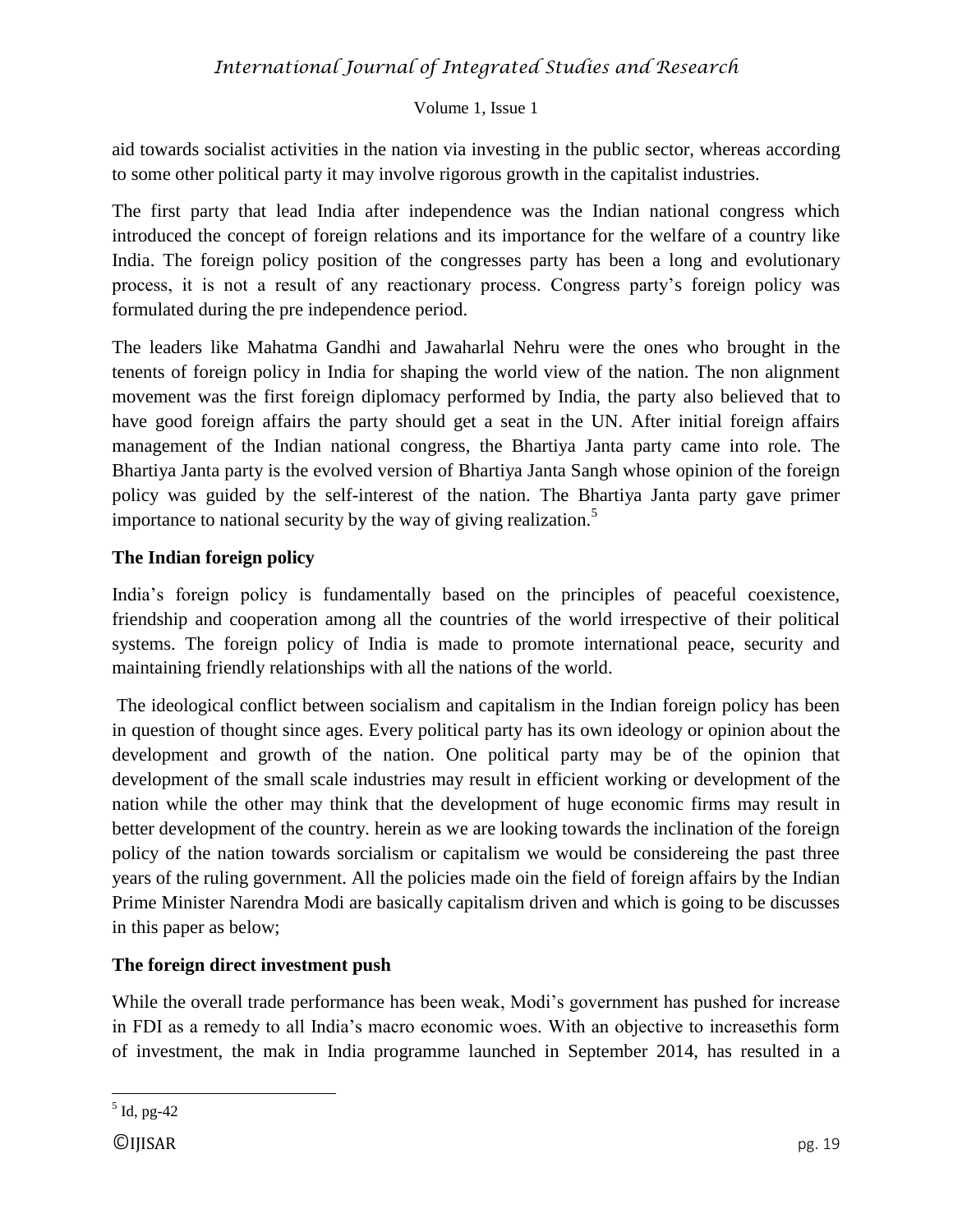## *International Journal of Integrated Studies and Research*

#### Volume 1, Issue 1

number of foreign enterprises investing in sectors such as defence manufacturing, automobiles, aviation, media, entertainment, electronic systems, bio technology, food processing and mining.<sup>6</sup>

Over the last two years there has been more than 48 percent growth in FDI equity flows and 37 percent in FDI inflows. This has been made possible by a string of policy measures enacted to ease regulatory and procedural formalities in setting up and running a business. The improvement in ease of doing business has been complimented by an array of policy initiatives as exemplified as skill India, Digital India, Atal Mission for rejuvenation and Urban Transformations to name a few. These have been aimed to lay foundations for the next wave of investment and growth through a massive infrastructure push.

One of the key challenges for the government in the near future will be to ensure that real wages across sectors especially manufacturing grow in correspondence to the growth levels. Lessons from the economic history of East Asian economic countries like Japan and China show that how a state led development in a relationship capitalist set up may lead to the formation of an export led manufacturing bubble in the long run.

#### **The increasing Outward Foreign Direct Investment Trend (OFDI)**

India's big businesses as well as medium and small businesses have received continuous support from government controlled finance plans. However, if we observe the domestic industrial performance levels and the business confidence index, performance seems to be quite low due to various external and internal factors.<sup>7</sup>

While India continues to attract foreign investment in into critical sectors, its own business are stagnating in their domestic performance and looking for opportunities invest abroad offshore. This perceptile shift in overseas foreign direct investment and overseas direct investment in the last few years is an interesting trend and can be explained by a delay in the implementation of the key government reforms, weak global commodity prices, low international aggregate demand for Indian goods etc. <sup>8</sup>

While most of the earlier Indian income went to resource rich countries such as Australia, UAE and Sudan earlier, the trend over the last two years points to a big push towards the countries providing higher tax benefits such as Mauritius, Singapore, the Netherlands and the British Virgin islands. Most Indian firms have invested there through mergers and acquisitions, where the expectation is that the company will get access to better technologies and more extensive markets, which will enable them to cater to a global customer base.

 $\overline{\phantom{a}}$ 

<sup>6</sup> Foreign Affairs, Adnan Abidi , [http://www.google.co.in/amp/s/www.foreignaffairs.com/articles/inida/2018-03-](http://www.google.co.in/amp/s/www.foreignaffairs.com/articles/inida/2018-03-08/modis-foreign-affairs-reolutions%famp) [08/modis-foreign-affairs-reolutions%famp](http://www.google.co.in/amp/s/www.foreignaffairs.com/articles/inida/2018-03-08/modis-foreign-affairs-reolutions%famp)

 $7$  id

<sup>8</sup> Ibid6, Pg-05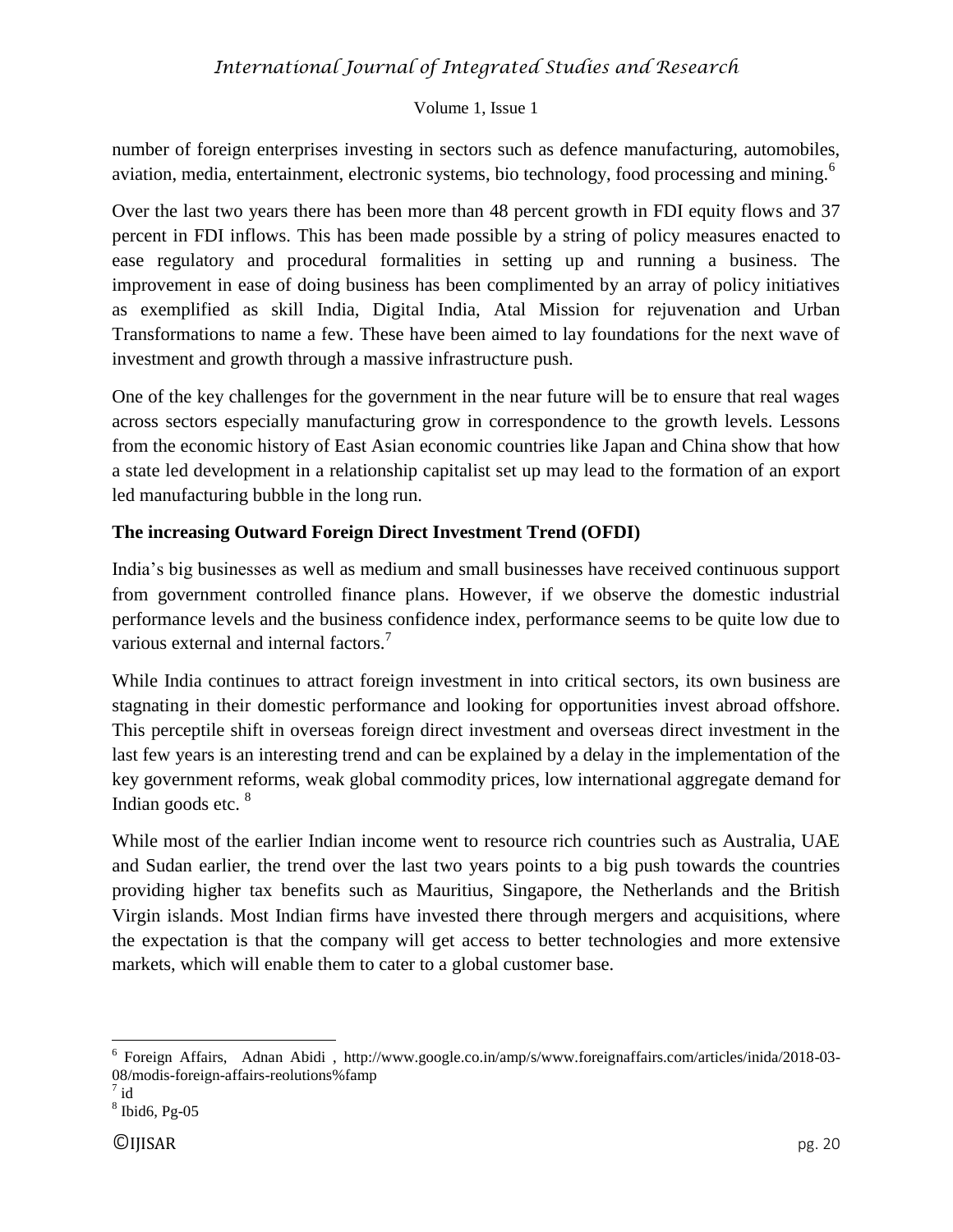Volume 1, Issue 1

### **The Mirage of Inclusive Growth**

The over reliance to FDI as a remedy to all investment and financial woes is largely driven by the neoliberal framework of the 1960s, the Solow model. Economists and policymakers insouciantly use the word inclusive growth in penning down the objectives and rationale for every policy and reform measure across all planning reports and policy documents.

In a paper written in 2012 Indira Hirway provides some useful empirical evidence from South Asia including India in debunking the myths attached with the inclusive theoretical application of neo- liberalists version of economic growth. Hirway explains how inspite of the adoption of pro- market policies in most of the South Asian countries the level of income inequality continues to widen in most of these countries.<sup>9</sup>

Out of the fourteen Asian countries for which data is available, inequalities has increased in eleven countries like Sri Lanka, China, Cambodia, India, Indonesia and Nepal. Malasia and Thailand were the only two countries where inequalities decreased at the margin. In case of India the Gini coefficient (a useful measure to calculate income inequalities) has increased from 0.44 to 0.47 during the last decade.

The issue with the Indian case is primarily with the implementation of Track II reforms where inspite of higher, sustained economic growth levels from early 2000s the level of public spending on education and healthcare has remained drastically low (less than 3 per cent and 2 per cent of the GDP respectively) till now.

In the field of employment and labour, recent trends in global labour markets observed by the scholars indicate a poor performance in generating productive employment with decent work conditions. In India, the unemployment rate increased from1.96 percent in 1993-94 to 2.2 per cent in 1999-2000, to 2.37 per cent in 2004-05 and to 2.06 per cent in 2009-10.

The evidence in support of FDI causing local level jobs creation, technological development and back end infrastructural development in India is weak(excluding the case of capital goods segment since the early 1990s) . thus policy makers must guard against over dependence on foreign borrowing and investment as a sustainable measure to increasing economic growth.

### **Conclusion**

From the above research and observation it is quite evident that the hypothesis has been proven right as there has been a major development in the foreign policies but majorly as a capitalist policy. The increase in substantive foreign investment is a major achievement and has been achieved through capitalist policies taken up by the government in its past three years of working in the field of foreign policy.

 $\overline{\phantom{a}}$ 

 $9$  Ibid6, Pg-12